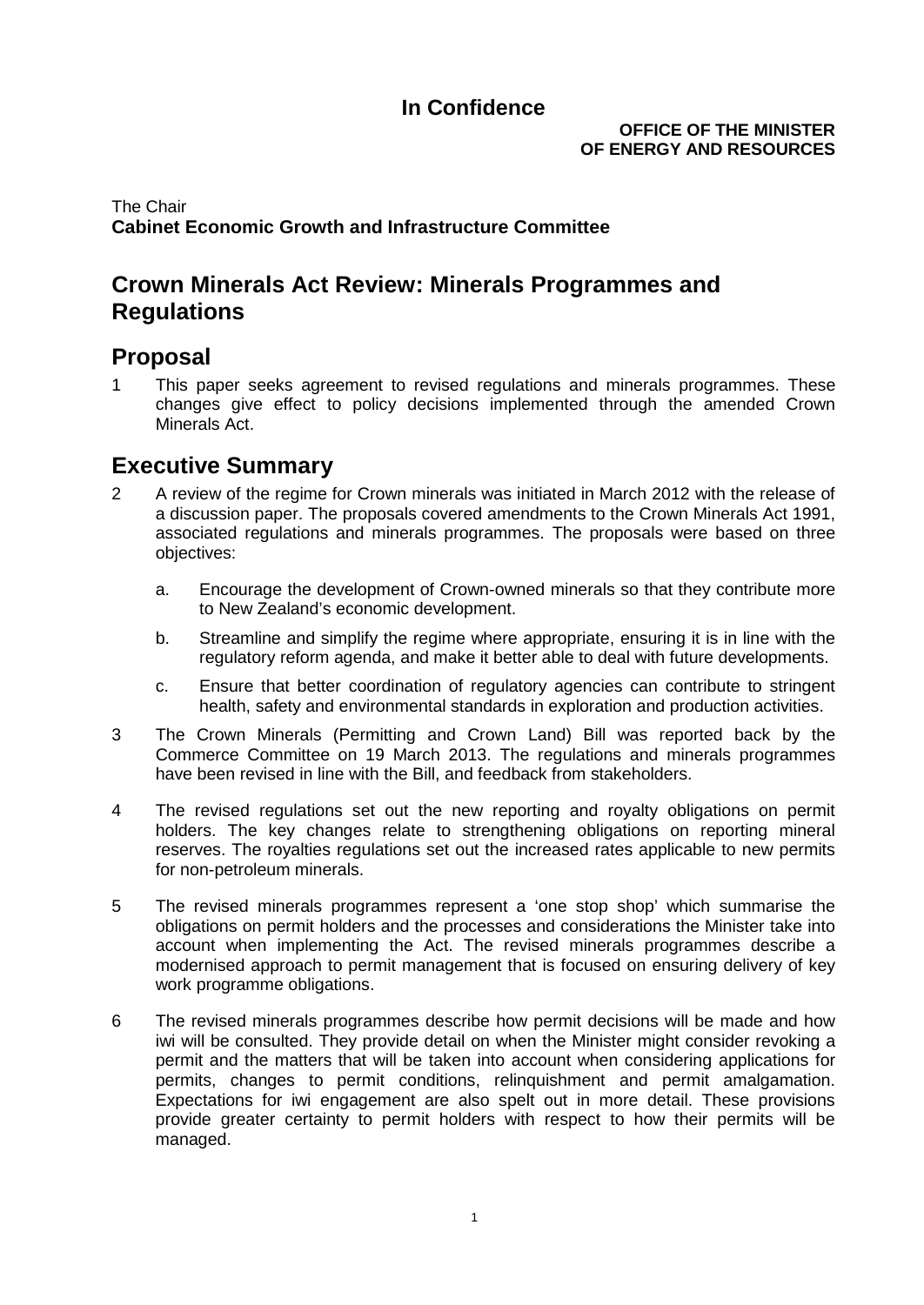7 It is proposed that the new Act, regulations and minerals programmes commence at the same time (in late April). Following the Committee's agreement to the content of the regulations and minerals programmes these will be finalised for consideration by Cabinet Legislation Committee, and issued by the Governor General.

# **Background**

- 8 The Crown Minerals Act 1991 regime is made up of the Crown Minerals Act 1991 (the Act), minerals programmes, and associated regulations. The Act establishes the framework for issuing and managing permits. Within that general framework, the minerals programmes must set out how the Minister and Chief Executive will have regard to the principles of the Treaty of Waitangi, and may set out matters such as how powers or discretions under the Act will be applied and how provisions in the Act will be interpreted and applied. Under the Act, as it will be amended by the Bill, minerals programmes are regulations for the purposes of the Regulations (Disallowance) Act 1989, but not for the purposes of the Acts and Regulations Publication Act 1989. The regulations prescribe the form or content of applications and other documentation or information required, as well as fees and royalties payable, under the Act.
- 9 Changes to the Crown Minerals Act 1991 regime support the Business Growth Agenda goals through facilitating the growth of the petroleum and minerals sectors while ensuring that risks to the environment and workers are managed responsibly with strengthened health, safety and environmental controls.
- 10 Cabinet has previously agreed to amendments to the Crown Minerals Act 1991 regime as part of the review of the regime [EGI Min (12) 15/4, CBC Min (12) 6/7 and CAB Min (12) 42/4]. This followed public consultation on the discussion paper, *Review of the Crown Minerals Act 1991 Regime* and release of the report of the Royal Commission of Inquiry on the Pike River Coal Mine Tragedy. The amendment bill, the Crown Minerals (Permitting and Crown Land) Bill is currently before the House.
- 11 The majority of amendments proposed to the Crown Minerals Act 1991 regime require consequential amendments to the minerals programmes and regulations. This paper seeks agreement to revised regulations and minerals programmes under the amended Act.
- 12 I intend that the revised minerals programmes, along with updated regulations, will come into effect at the same time as the Crown Minerals (Permitting and Crown Land) Bill. Following the Committee's agreement to the content of the regulations and minerals programmes these will be finalised for consideration by Cabinet Legislation Committee, and issued by the Governor General. This will conclude the review and revision of the regime.

## **Crown Minerals Regulations**

- 13 Four sets of Crown minerals regulations are currently in force. These are:
	- a. Crown [Minerals \(Petroleum\) Regulations 2007](http://legislation.govt.nz/regulation/public/2007/0138/latest/DLM437863.html?search=ts_act%40bill%40regulation%40deemedreg_crown+minerals_resel_25_h&p=1) covering the application, notification and reporting requirements for petroleum activities;
	- b. Crown Minerals (Minerals and Coal) Regulations 2007 covering the application, notification and reporting requirements for non-petroleum mineral activities;
	- c. Crown Minerals (Petroleum Fees) Regulations 2006 setting out the fees payable for petroleum activities; and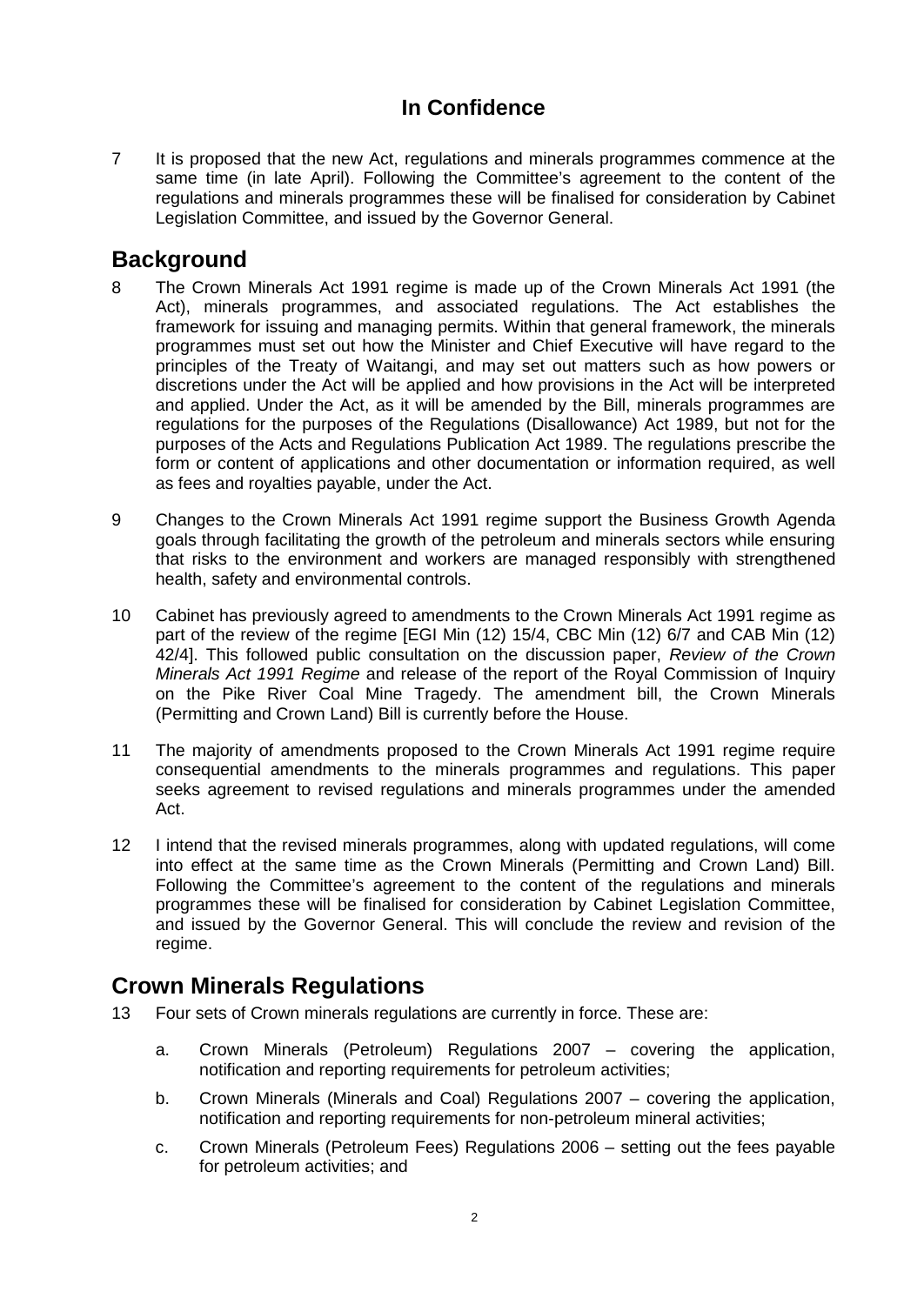- d. Crown Minerals (Minerals Fees) Regulations 2006 setting out the fees payable for non-petroleum mineral activities.
- 14 Amendments are proposed to the [Crown Minerals \(Petroleum\) Regulations 2007](http://legislation.govt.nz/regulation/public/2007/0138/latest/DLM437863.html?search=ts_act%40bill%40regulation%40deemedreg_crown+minerals_resel_25_h&p=1) and Crown Minerals (Minerals and Coal) Regulations 2007. The most significant of these changes relate to reserves reporting, which are set out in more detail below.
- 15 Other changes relate to notification processes and deadlines. The proposed changes to the [Crown Minerals \(Petroleum\) Regulations 2007](http://legislation.govt.nz/regulation/public/2007/0138/latest/DLM437863.html?search=ts_act%40bill%40regulation%40deemedreg_crown+minerals_resel_25_h&p=1) and Crown Minerals (Minerals and Coal) Regulations 2007are detailed in Annex 1.

### **Reserves and resources reporting**

- <span id="page-2-0"></span>16 Reserves and resources are estimates of the amount of petroleum or minerals within permit areas. These provide key information to the Crown in managing its resources for the benefit of New Zealand. They inform allocation decisions and are inputs into resource and market forecasts.
- <span id="page-2-1"></span>17 Estimates of reserves also assist the effective working of downstream markets by improving the transparency of the supply-side of the market.

#### *Petroleum*

- 18 In August 2010, the Ministry of Economic Development released a discussion document on changes to petroleum reserves reporting and disclosure requirements [EGI Min (10) 128]. The paper addressed a lack of confidence in the accuracy, precision and consistency of information on petroleum reserves. It proposed that the Ministry be able to verify and validate reserves estimates, and give better visibility to the upside potential of existing field reserves.
- 19 From this discussion document and the submissions received, a suite of measures is proposed that will significantly improve the quality and availability of information on New Zealand's petroleum reserves. These changes focus on publication of more detailed estimates of the upside potential of each field.
- 20 Industry feedback identified some potential issues regarding interpretation of definitions, particularly of "contingent resources", and concern that publication of contingent resources without adequate explanation of their meaning runs the risk of a wider audience misinterpreting the data. These points will be addressed through the implementation plan associated with the new regime.

#### *Minerals*

- 21 Minimal information on minerals reserves is currently available. The consequence is that Crown's understanding of its mineral assets is sparse.
- 22 It is therefore proposed to strengthen reporting obligations for minerals permit holders so that at least a baseline level of reserves information is available. The level of information that will be required is significantly less than for petroleum, reflecting that the existing requirements are minimal and the value of the resource is lower.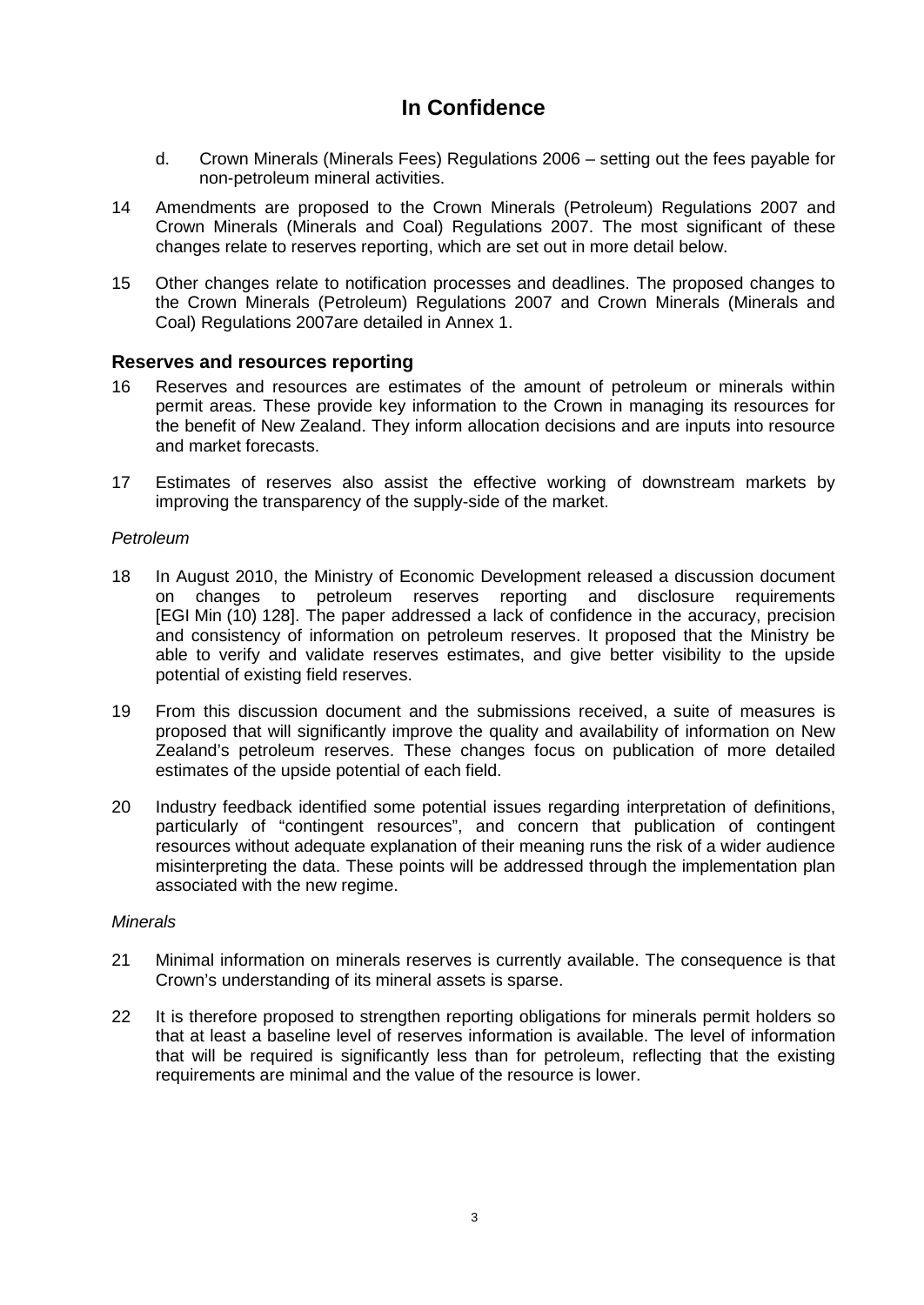- 23 Industry submissions expressed general concern about the commercial implications resulting from the publication of reserves information. Some noted that this could adversely affect their negotiating position with landowners. I note this concern but maintain that it is appropriate for such information to be made available for the reasons described in paragraphs [16](#page-2-0) and [17.](#page-2-1)<sup>[1](#page-0-0)</sup> I note that the petroleum sector expressed similar concerns when equivalent reserves reporting provisions were introduced in 2004, and that such concerns have not materialised into matters of legitimate concern.
- 24 Industry feedback on the standards required for reserves reporting has been taken into account by providing for reserves and resources to be reported to three major international classification systems.

### **Royalties**

-

- 25 In September 2012, Cabinet Business Committee agreed that royalty provisions, which are currently set out in minerals programmes, be made into regulations, with appropriate empowering provisions in the Act [CBC Min (12) 6/7].
- 26 Cabinet approved new royalty rates for non-petroleum minerals on 27 February 2013 [EGI Min (13) 3/7], and these have been incorporated into the new Regulations.
- 27 Minor changes are also proposed for petroleum royalties to clarify that royalties are payable on gas flared outside of an approved testing programme and establish a royalty regime for underground gas storage.<sup>[2](#page-3-0)</sup>
- 28 These changes will only apply to new permits granted following commencement of the new regime. The minerals and petroleum sectors were consulted on these changes and have no outstanding concerns.

## **Minerals Programmes**

- 29 On 1 October 2012, Cabinet Business Committee (CBC) noted that the former Minister of Energy and Resources intended to release for consultation the *Draft Minerals Programme for Petroleum* and the *Draft Minerals Programme for Minerals (Excluding Petroleum)*, as part of the review of the Crown Minerals Act 1991 regime [CBC Min (12) 7/7].
- 30 The draft minerals programmes were open for consultation from 4 October to 5 December 2012, with 25 submissions received. Some submissions on the minerals programmes identified changes that are more appropriate for the Crown Minerals (Permitting and Crown Land) Bill, and these were taken forward in the final departmental report on the Bill.
- 31 I propose that Cabinet Economic Growth and Infrastructure Committee agree to the revised minerals programmes (the '*Petroleum Programme*' and the '*Mineral Programme*') attached, subject to minor or technical amendments. The attached minerals programmes:

<span id="page-3-1"></span><sup>&</sup>lt;sup>1</sup> It will be important to clearly identify the date reserves disclosures will to made so that listed companies can coordinate reporting obligations to relevant stock exchanges.

<span id="page-3-0"></span>Royalties associated with any original gas in a storage reservoir would be subject to a one off royalty of 5% AVR, and any crude oil or condensate produced subsequently would be subject to the standard petroleum royalty of the higher of 5% AVR and 20% APR. Royalties on gas injected would be paid in the usual way, i.e. at the point of production.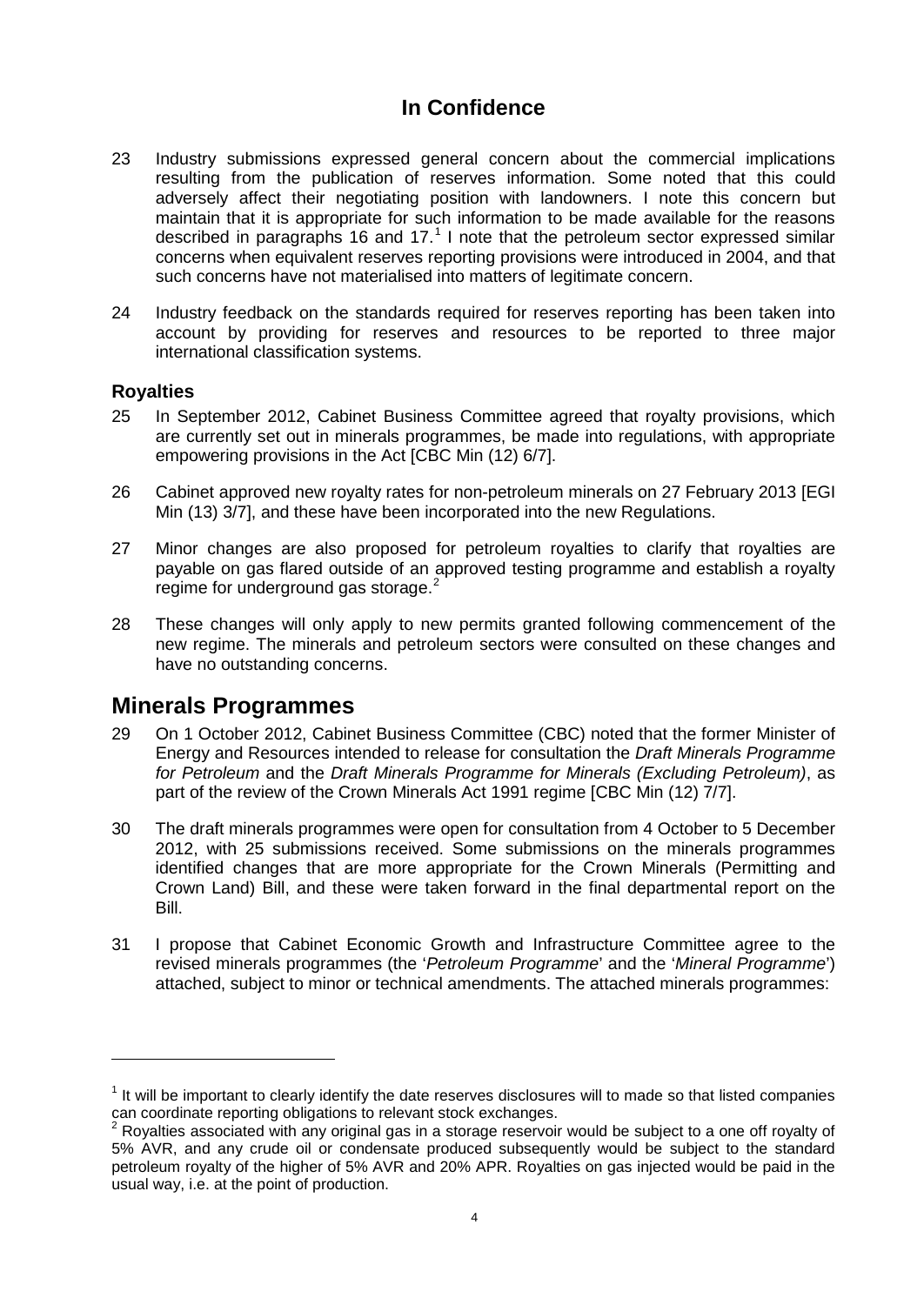- a. incorporate the policy decisions to amend the Crown Minerals Act 1991 regime [EGI Min (12) 15/4 and CBC Min (12) 6/7]
- b. incorporate feedback from submissions on the draft minerals programmes
- c. incorporate changes to the Bill recommended by the Commerce select committee
- d. will replace the current minerals programmes for petroleum and non-petroleum minerals
- e. provide a "one-stop shop" summary of the legislation and regulations as well as setting out how the Minister, the Chief Executive and NZP&M will interpret and apply the Act.

## **Key amendments to the minerals programmes**

- 32 The Crown Minerals Act establishes the framework for issuing and managing permits. Within that general framework, the minerals programmes must set out how the Minister and Chief Executive will have regard to the principles of the Treaty of Waitangi for the purposes of the minerals programme, and may set out matters such as how powers or discretions under the Act will be applied, and how provisions in the Act will be interpreted and applied. The minerals programmes interpret and apply the Act and set out practices and procedures relating to:
	- Interpretation of the purpose statement
	- Regard to the principles of the Treaty of Waitangi
	- Assessment of applicants' technical, health and safety, and environmental capability
	- Processes for granting permits, and approving work programmes
	- Changes to work programmes
	- Annual review meetings
	- Exclusivity of permits and overlapping permits
	- Permit duration and appraisal extensions
	- Subsequent permit rights
	- Permit revocation
	- Unconventional resources
- 33 The revised minerals programmes set out guidance for permit applicants and holders on how permitting decisions will be made, and provide the Minister with flexibility in decision making where necessary.

### **Interpretation of the purpose statement**

34 The Bill, as reported back to the House by the Commerce Committee, proposes the following purpose statement for the Crown Minerals Act:

### *1A Purpose*

- *(1) The purpose of this Act is to promote prospecting for, exploration for, and mining of Crown owned minerals for the benefit of New Zealand.*
- *(2) To this end, this Act provides for—*
	- *(a) the efficient allocation of rights to prospect for, explore for, and mine Crown owned minerals; and*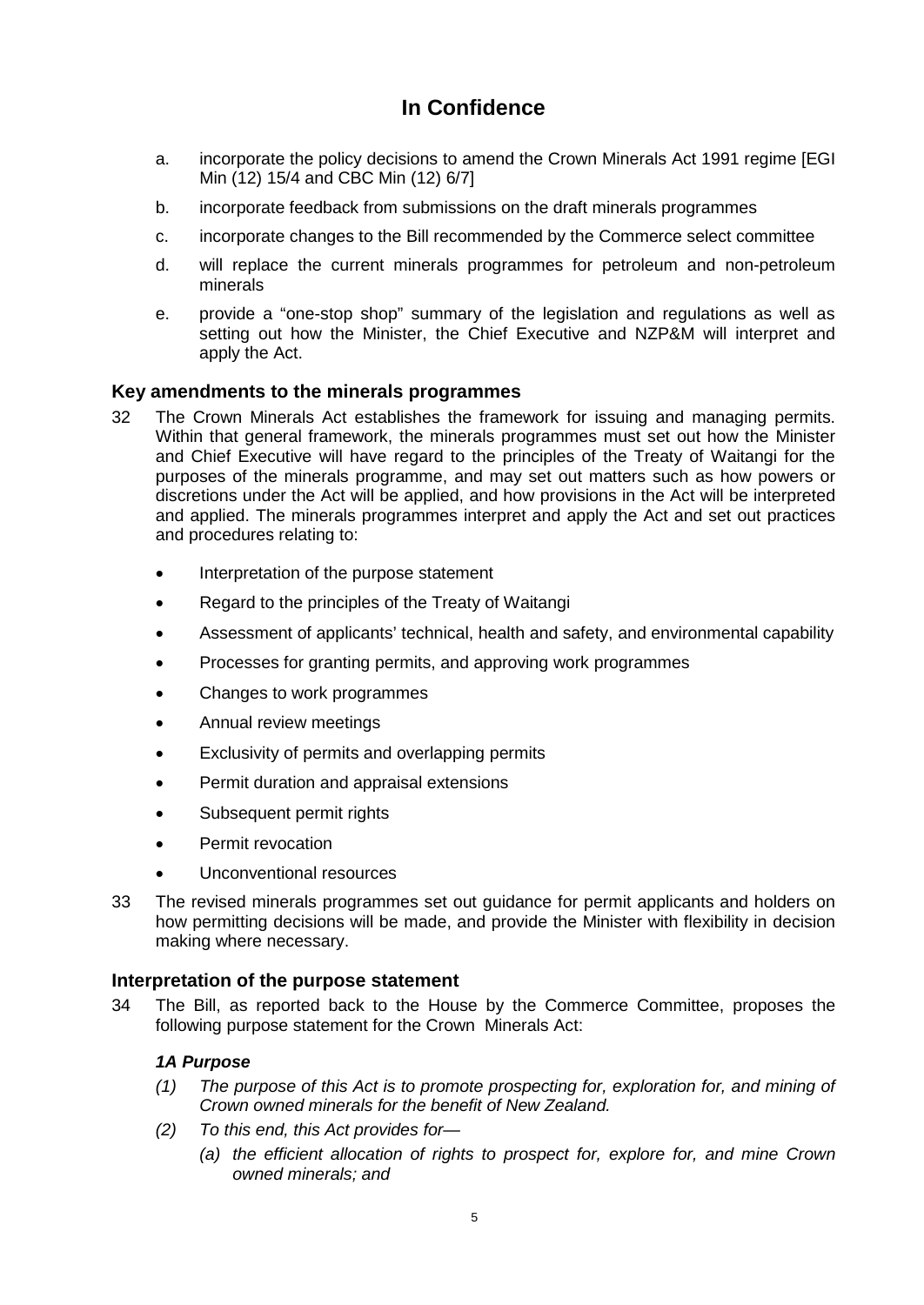- *(b) the exercise, in accordance with good industry practice, of those rights; and*
- *(c) the effective management and regulation of those rights; and*
- *(d) a fair financial return to the Crown for its minerals.*
- 35 The Act does not currently contain a purpose statement. The revised minerals programmes describe how the Minister will interpret and apply each of the elements of the purpose statement when making decisions under the legislation. This in turn informs the practices and procedures set out in the minerals programmes.
- 36 Submitters generally welcomed the description of the Minister's interpretation of the purpose statement, although a number of submitters, such as ECO, considered that a broader interpretation of the purpose statement should be taken to include environmental and sustainability objectives. I consider, however, that a focused interpretation is appropriate, since the development of the Crown mineral estate is subject to and takes place within a broader statutory framework covering other important components of the "benefit of New Zealand", including environmental objectives.
- 37 In light of recommendations from the Royal Commission of Inquiry on the Pike River Coal Mine Tragedy, the reported-back Bill includes a reference to 'good industry practice' in the purpose statement, reflecting the central importance of health and safety in all activities under Crown minerals permits. The revised minerals programmes have been updated to align with the changes to the purpose statement. In particular, the provisions relating to 'good industry' practice have been elevated.

### **Processes for granting permits and approving work programmes**

- 38 The Act establishes that the Minister may grant permits to prospect for, explore for, and mine Crown-owned minerals. The minerals programmes set out processes for allocating permits. The revised programmes retain the current methods of permit allocation, and improve the effectiveness of these processes based on experience.
- 39 The *Petroleum Programme* maintains the current policy that petroleum exploration permits will be issued solely via annual competitive block offers.
- 40 Given the wide variety of non-petroleum minerals covered and circumstances particular to each, the *Minerals Programme* sets out the range of allocation methods that may be used. These are in line with current allocation methods, but procedures relevant to each have been refined. In general, competitive allocation methods would be used for minerals for which there is expected to be a number of parties interested in the resource and there is a reasonable level of publicly available information on the distribution and nature of the resource.
- 41 Following the submissions process, the *Minerals Programme* has been updated to provide for a holding period, of not more than 60 working days, while a determination can be made on which allocation method to apply to an area of land that was previously under permit when that area becomes available. This provides time for the land to be reserved for future competitive tender allocation, if desirable, rather than having it default into 'Newly Available Acreage' allocation – a short time-bound period for applications.
- 42 The *Minerals Programme* provides that permits will ordinarily be granted over unbroken areas, and describes the circumstances under which permits may be non-contiguous – this is generally circumstances where discrete deposits are to be explored or mined as a single project.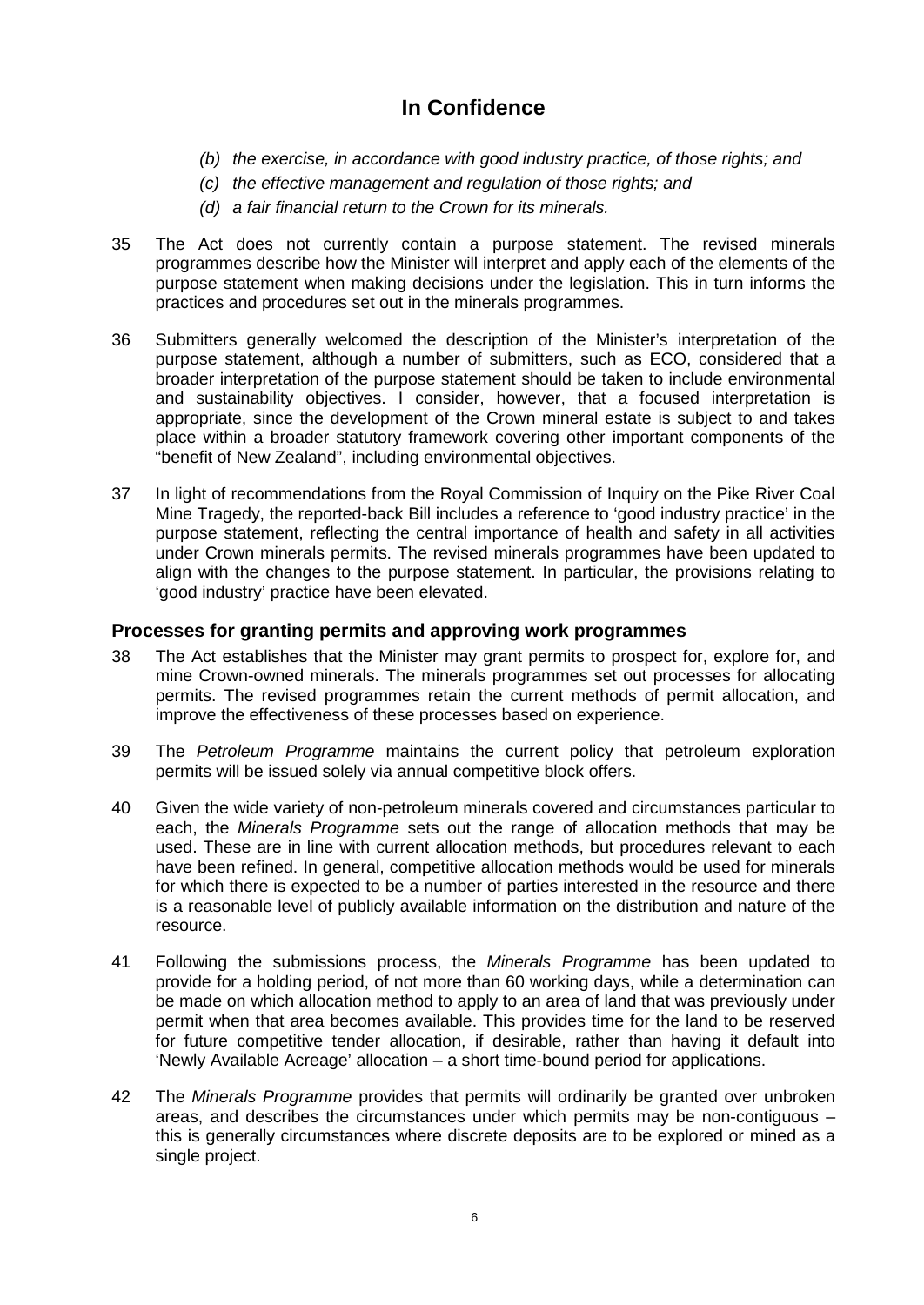- 43 The minerals programmes describe how a holder of two or more adjacent permits can apply to amalgamate them into a single permit. This provision provides that the royalty rates of the most recent of the amalgamated permits would apply and sets out how the duration of amalgamated permits will be determined.
- 44 At present, work programmes often contain a large number of obligations, many of which are of limited importance to realising the value of the Crown's mineral estate, e.g. intermediate deadlines within broad exploration tasks or desktop studies. NZP&M consequently spends a significant amount of time managing compliance with these obligations. This is in part a consequence of the current minerals programmes requiring such specificity.
- 45 The revised minerals programmes focus on key work programme outcomes and decision points, such as whether to proceed to more detailed seismic investigation, or to undertake drilling. These will be agreed up front with the permit holder and managed actively through annual work programme review meetings with NZP&M.
- 46 Submitters welcomed this approach, citing examples where overly-prescriptive work programme obligations can result in activities that are not in the interest of the permit holder, or the Crown.

### **Assessment of applicants' technical, health and safety and environmental capability**

- 47 The new Act will require that before issuing a permit, the Minister must be satisfied that the applicant has the financial and technical capability to carry out the work programme. For Tier 1 permits (i.e. petroleum and high value minerals), the Minister must also be satisfied that the applicant is likely to have the capability and systems that are likely to be required to meet health and safety and environmental requirements.
- 48 The revised minerals programmes set out the information that permit applicants will be required to provide and the factors the Minister will take into account when assessing capability. This includes, but is not limited to, the applicants' record of compliance with other permits, financial resources, technical capability and ability to demonstrate that they have the personnel, systems and processes necessary to undertake the work in accordance with the requirements of the relevant legislative requirements.

## **Changes to work programmes**

- 49 As noted above, the programmes encourage a small number of clear obligations and fewer binding permit conditions. This is expected to result in fewer cases where changes to work programme obligations are required.
- 50 However, there will be cases where it is necessary for permit holders to seek changes to work programme obligations. This is particularly the case for non-petroleum minerals where exploration plans can deviate significantly as information about the resource is gathered.
- 51 The minerals programmes set out the factors the Minister will consider when assessing applications for changes in conditions. As per the previous minerals programmes, these relate to factors generally outside the control of permit holders, such as availability of new geological information or force majeure.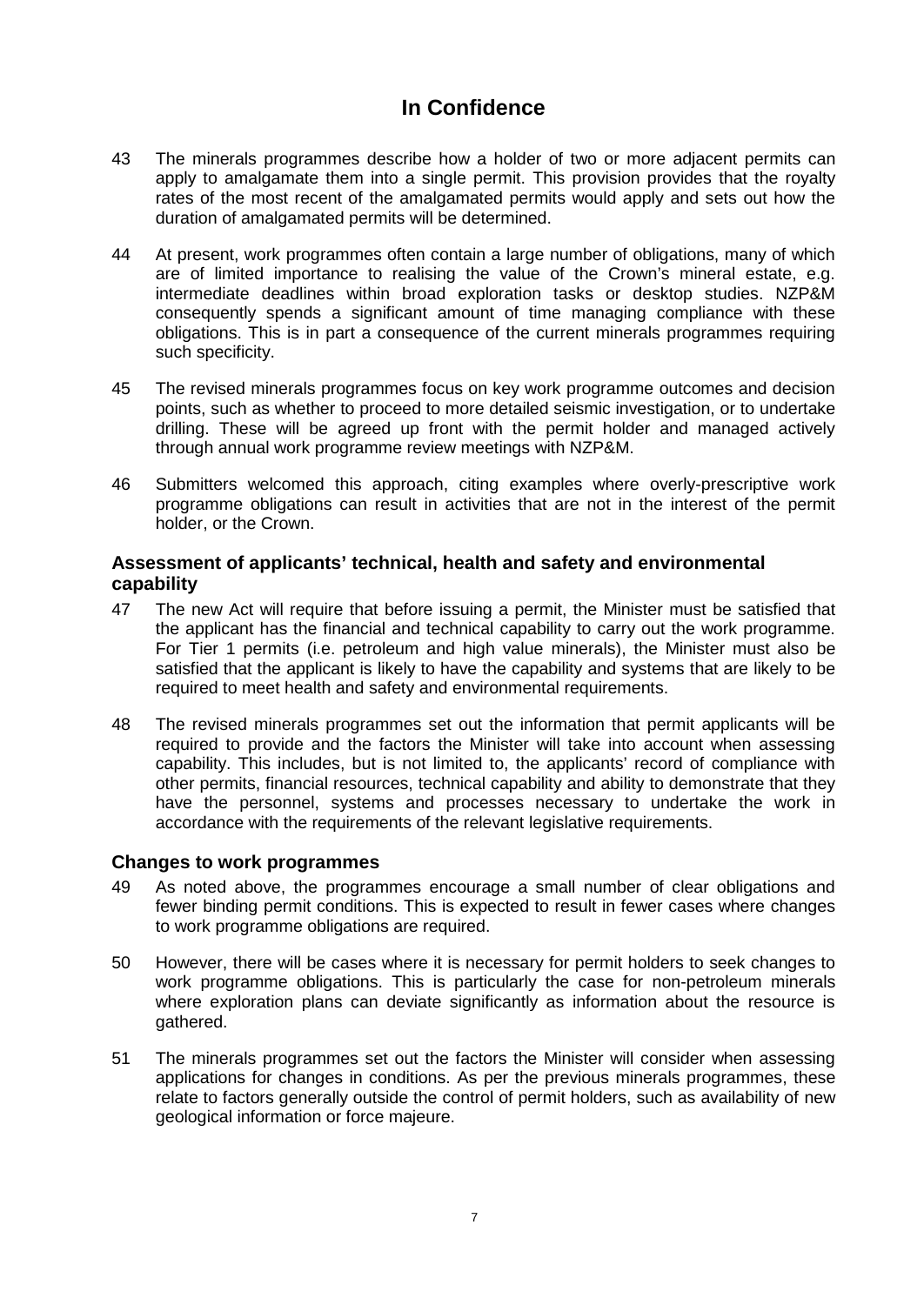- 52 Under the revised minerals programmes, the Minister will also be able to consider whether the proposed change would facilitate the activities under the permit, or adjacent or related permits for the same mineral group, being carried out more effectively. This allows consideration of permit holders' work programme obligations over their portfolio of permits, which was not previously possible. Applications for changes of conditions that are the result of poor planning would not be considered.
- 53 The Minister will no longer be required to be satisfied that the permit holder has "substantially complied" with the permit before granting a change of conditions. This provision provided undue scope for dispute and was time consuming.

### **Annual review meetings**

- 54 Annual review meetings are a new process to ensure better interaction between Tier 1 permit holders, NZP&M and other regulators. The minerals programmes describe the purpose and format of these meetings.
- 55 Submitters on the draft minerals programmes identified a number of areas where work programme and permit management could be further streamlined to reflect the nature of the minerals and petroleum operations, e.g. taking a portfolio or project-based approach to permit management (subject to conditions), and amalgamation of permits, which have been reflected in the revised programmes.

## **Exclusivity of permits and overlapping permits**

- 56 The Act provides that the rights to prospect, explore and mine a resource under a permit are exclusive to the permit holder unless the permit expressly provides otherwise.
- 57 The circumstances in which a non-exclusive permit may be issued are clarified in the revised minerals programmes. These circumstances include:
	- petroleum prospecting permits<sup>[3](#page-3-1)</sup>
	- minerals prospecting permits where the land is notified for allocation by competitive tender or the applicant would not be materially disadvantaged if the permit were to be granted on a non-exclusive basis
	- permits over methane hydrates, and shale oil and gas where the area may also be subject to a petroleum permit for conventional resources (and vice versa)
	- strata titles.<sup>[4](#page-7-0)</sup>

-

- 58 If applicable, a permit will state the extent to which any rights contained within it are nonexclusive.
- 59 The minerals programmes now also provide guidance on how activities over the same area under different permits should be coordinated, and how disputes between permit holders will be resolved.

<sup>3</sup> The *Petroleum Programme* provides that petroleum prospecting permits may be issued on an exclusive basis under certain circumstances – primarily in "far frontier" areas where there is little data or known interest from other operators. This will encourage some oil companies to undertake seismic data acquisition, potentially bringing forward exploration and mining activities in these areas.

<span id="page-7-1"></span><span id="page-7-0"></span> $4$  These are permits that specify access to a resource at a certain depth. These are not currently used in New Zealand.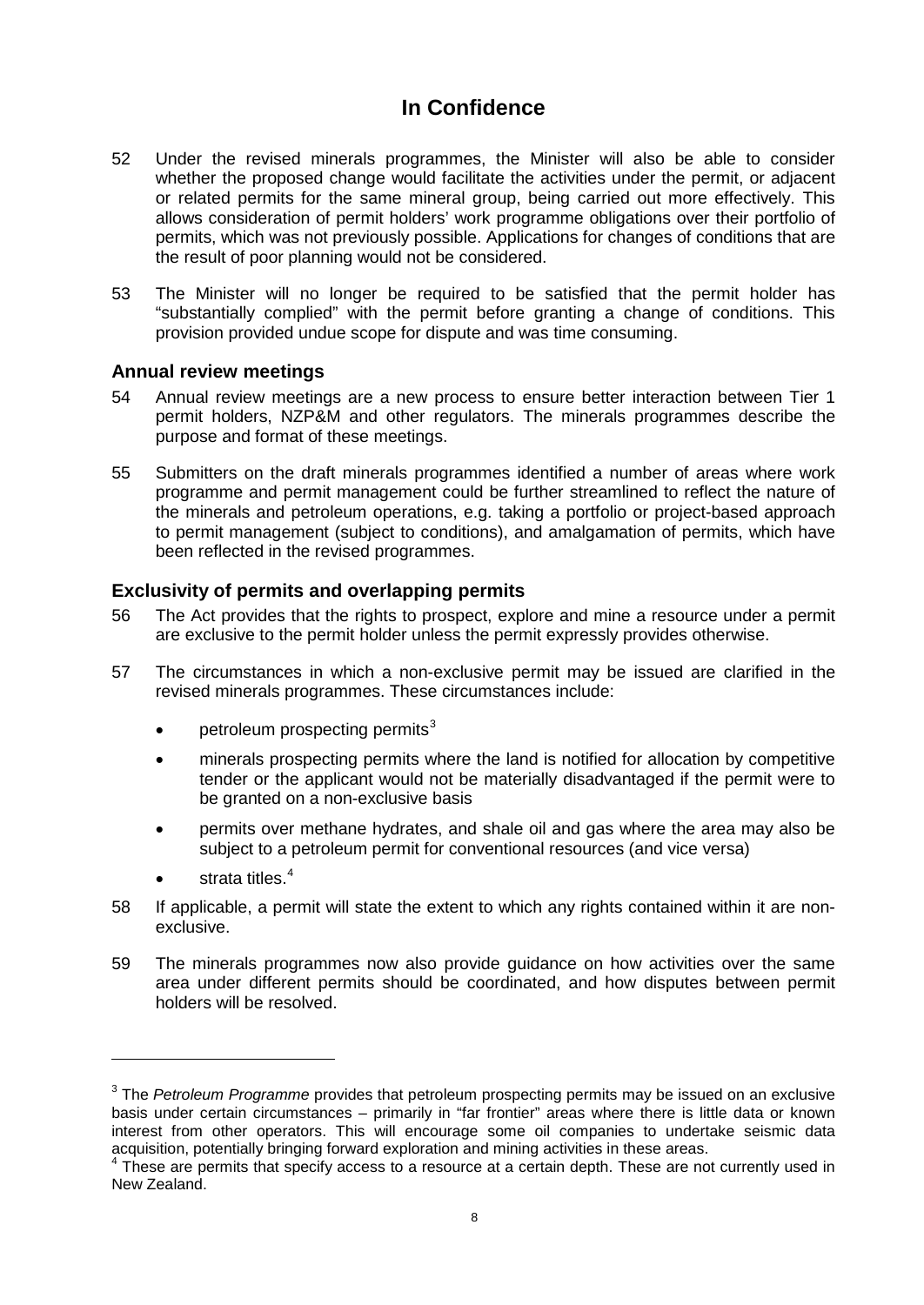### **Permit duration and appraisal extensions**

- 60 The Act provides for a maximum duration of a petroleum exploration permit of 15 years, and a maximum of 10 years for mineral exploration permits. The *Petroleum Programme*  sets out the considerations the Minster will take into account when determining the duration of a petroleum exploration permit within this maximum – in general, permits in remote areas with little data over them will require a longer duration. There was limited discretion provided under the previous programme.
- 61 Similarly, mining permits may be issued for up to 40 years and the minerals programmes continue to set out the factors the Minister will take into account when determining the duration.
- 62 The minerals programmes also set out the circumstances in which the duration of a permit may be extended. This includes the considerations and duration for appraisal extensions of exploration permits, i.e. where a discovery is made and more time is required to assess whether that discovery is minable.

### **Subsequent permit rights**

- 63 The Act sets out that a permit holder will have the exclusive right to apply for a subsequent permit *unless the permit expressly provides otherwise*. The minerals programmes set out the circumstances in which permits will and will not have subsequent rights.
- 64 The *Petroleum Programme* maintains the policy that petroleum prospecting permits do not carry subsequent rights to apply for a petroleum exploration permit. This follows from the current policy that all petroleum exploration permits are awarded through annual competitive tenders. However, petroleum exploration permits carry subsequent rights to apply for a mining permit.
- 65 The *Minerals Programme* maintains the policy that, with the exception of non-exclusive prospecting permits, minerals prospecting and exploration permits have subsequent rights. However, the programme also maintains that minerals prospecting permits only be issued where the mineral potential of an area is not already well understood.

### **Permit revocation**

- 66 The Act streamlines the process for revoking a permit for non-compliance with permit conditions, including delivery of work programme obligations.
- 67 Submissions on the Crown Minerals (Permitting and Crown Land) Bill and draft minerals programmes noted that revocation could be initiated following breach of *any* permit conditions, many of which would be minor or accidental. Requiring, as a permit condition, compliance with relevant health and safety legislation in line with the recommendation of the Pike River Royal Commission's report introduces further scope for permit revocation. This, it was argued, creates significant risk to investors.
- 68 Accordingly, the revised minerals programmes now set out the circumstances in which the Minister would and would not consider initiating revocation of a permit. In particular, it notes that revocation proceedings will not be used in response to minor breaches of permit conditions provided that the breach is not on-going and such breaches are infrequent.
- 69 Revocation is likely to be applied (without limitation):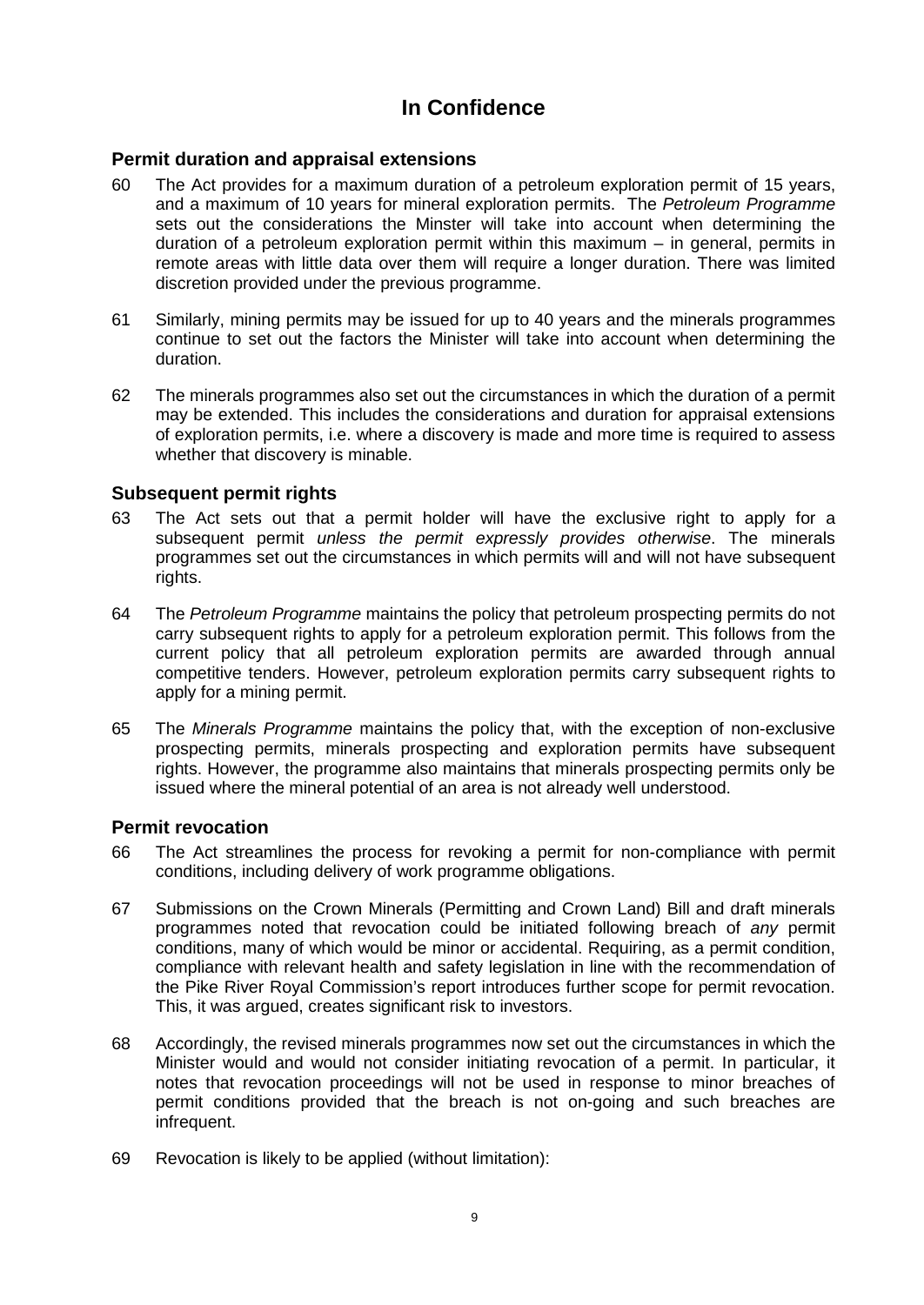- where the permit holder has failed to comply with its committed work programme obligations
- where the permit holder has not submitted royalty returns and paid royalties by the due date
- where the permit holder has frequently missed due dates for the submission of notices and information
- following serious and on-going failure to comply with the Health and Safety in Employment Act 1992.
- 70 The *Minerals Programme* also notes that revocation is likely to be applied if the permit holder has not paid fees by the due date. This is not included in the *Petroleum Programme* as it is more of an issue for Tier 2 minerals permits.
- 71 These provisions reduce the perceived risk of permit revocation without limiting the Minister's ability to initiate revocation proceeding in other circumstances if considered appropriate. It should also be noted that a permit holder, following receipt of a notice from the Minister of an intention to revoke a permit, has 40 working days to remedy the breach of conditions, and that the revocation may not proceed if it does so.

## **Regard to the principles of the Treaty of Waitangi**

- 72 A focus of changes to the Crown Minerals Act 1991 regime is strengthening the Crown's engagement with iwi and hapū ahead of permits being awarded, and fostering long term productive relationships between permit holders and iwi and hapū. This reflects iwi interests of kaitiakitanga, and that permit holders will generally have ongoing interaction with iwi and hapū and the local community.
- 73 The Act, as it will be amended by the Crown Minerals (Permitting and Crown Land) Bill as reported-back, requires that the minerals programmes set out or describe on how the Crown will have regard to the principles of the Treaty of Waitangi in the management of Crown minerals. In practice, this is primarily through consultation processes relating to issuance of permits.
- 74 The revised versions of the programmes provide clearer guidance and procedures for consultation processes than the previous versions. They also explicitly provide for a wider range of outcomes from iwi and hapū consultation. Previously, much of the emphasis was on excluding areas of importance to iwi and hapū (wāhi tapu) from permit areas. Interaction with iwi and hapū in recent permit rounds has identified that there are a range of measures that can be adopted that result in protection of areas of significance without necessarily excluding areas from permits.
- 75 The ability of iwi and hapū to engage in these consultation processes differ significantly. The minerals programmes emphasise the need to ensure consultation is meaningful by providing sufficient time and information, and allowing for different forms of engagement, e.g. through face to face meetings and/or hui. The minerals programmes also require consideration of any potential implications for Treaty claims.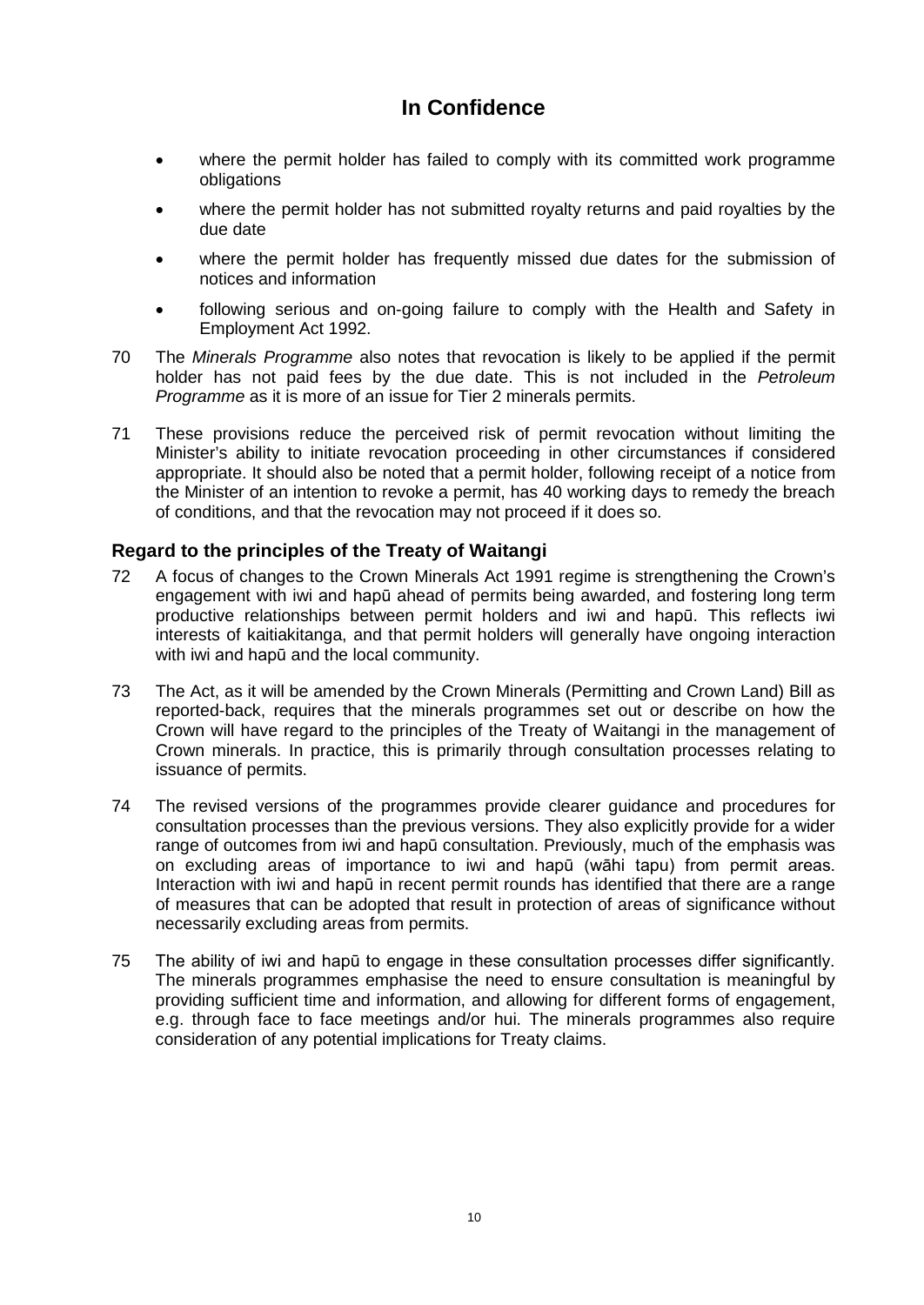- 76 Related to the new requirement to provide an annual iwi engagement report, the minerals programmes encourage permit holders to consult with relevant iwi and hapū on their annual iwi engagement report and, where possible and appropriate, include their views before submitting the report. The programmes also set out that the engagement report is a standing item for the annual review meeting between regulators and permit holders and that the Ministry may, as appropriate, discuss the outcome of the review of the permit holder's iwi engagement report with relevant iwi and hapū.
- 77 At the request of Te Rūnanga o Ngāi Tahu, a new section has been added to the *Minerals Programme* stating that holders of permits in pounamu-rich areas should engage with Ngāi Tahu and reach agreement on how incidental discoveries of pounamu will be dealt with. NZP&M will notify all applicants for permits in areas Ngāi Tahu has identified as pounamu-rich of Ngāi Tahu's and the Minister's expectations.[5](#page-7-1)

### **Unconventional resources**

- 78 With the emergence of unconventional extraction technologies, it is appropriate to include different policies and procedures for permitting of minerals occurring in different circumstances – for example, a mineral occurring in different states, phases and strata, or minerals that are explored or produced through substantially different methods.
- 79 Accordingly, the *Petroleum Programme* now sets out how the Minister will consider and award applications for permits for methane hydrates, coal seam gas and oil shale. The practices reflect the need to coordinate such activities with conventional extraction, and, where applicable, include additional requirements reflecting the nature of the resource.

#### **Related matters**

-

- 80 In 2008, Cabinet invited the Associate Minister of Energy to report on the merits of a National Policy Statement under the Resource Management Act 1991 (RMA) for minerals [CAB Min (08) 1/4].
- 81 National Policy Statements (NPS) can provide guidance to councils on matters of national significance. Councils must give effect to an NPS through their plans, and have to have regard to the provisions of an NPS when making decisions on resource consent applications.
- 82 Although minerals development is an important export industry and is economically significant, an NPS on minerals is not warranted. As the benefits and environmental effects of a minerals development tend to fall locally, councils are already well placed to consider mining consent applications.
- 83 Furthermore, evidence suggests that RMA plans already contain provisions for mining activities. Many mining activities have been occurring in regions for decades, and many environmental effects of mining are shared with other activities (such as forestry or road construction).
- 84 Petroleum development can have environmental effects that are rarely caused by other activities (such as oil spills). There is also interest in using techniques that may be controversial and unfamiliar in some regions, such as hydraulic fracturing, or fracking.

<sup>&</sup>lt;sup>5</sup> Permits granted under the Crown Minerals Act do not give rights to pounamu, which is vested in Ngāi Tahu under the Ngai Tahu (Pounamu Vesting) Act 1997. Removal for possession of pounamu without Ngāi Tahu's agreement is unlawful.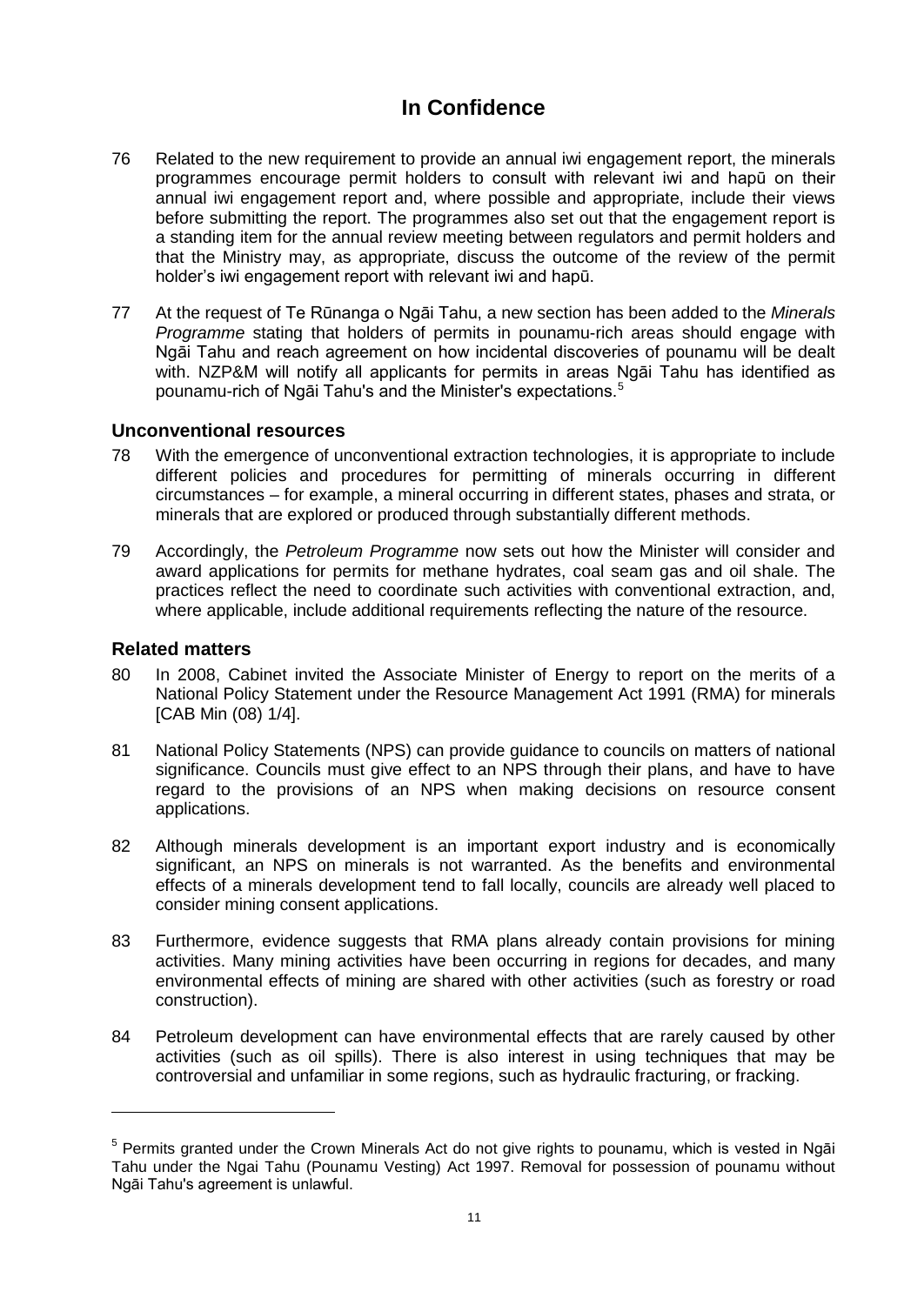85 In such cases, other tools such as non-statutory guidance or national environmental standards are more appropriate than an NPS. The Ministry for the Environment is developing guidelines for councils on petroleum development, with a particular focus on hydraulic fracturing.

### **Consultation**

- 86 The Ministry of Business, Innovation and Employment undertook public consultation on the draft minerals programmes from 4 October to 5 December 2012, with 25 submissions received. Targeted consultation on the revised minerals programmes and regulations was undertaken in early 2013.
- 87 The following agencies have been consulted on the proposals in this paper: The Treasury, Ministry for the Environment, Environmental Protection Authority, Maritime New Zealand, Ministry of Justice, Department of Conservation, Te Puni Kōkiri and the Department of Prime Minister and Cabinet.

### **Financial Implications**

88 There are no financial implications.

### **Human Rights**

89 There are no human rights implications.

### **Legislative Implications**

- 90 The Crown Minerals (Permitting and Crown Land) Bill is currently before the House. Under the Crown Minerals Act, as it will be amended by the Bill, minerals programmes are regulations for the purposes of the Regulations (Disallowance) Act 1989, but not for the purposes of the Acts and Regulations Publication Act 1989.
- 91 At the appropriate time, I intend to seek Cabinet Legislation Committee approval:
	- a. to recommend that the Governor-General issue, by Order in Council, the *Petroleum Programme* and the *Minerals Programme*
	- b. of four sets of regulations under the Crown Minerals Act relating to royalties and reporting by holders of permits for petroleum and minerals
	- c. to commence the Crown Minerals (Permitting and Crown Land) Bill, once enacted, by Order in Council.

### **Regulatory Impact Analysis**

- 92 Regulatory impact analysis requirements apply to the revised minerals programmes and new regulations.
- 93 A regulatory impact statement has been prepared and is attached to this Cabinet paper.

### **Quality of the Impact Analysis**

94 The General Manager, Strategic Policy Branch and the Ministry of Business, Innovation and Employment Regulatory Impact Analysis Review Panel have reviewed the Regulatory Impact Statement (RIS) prepared by the Ministry of Business, Innovation and Employment and associated supporting material, and consider that the information and analysis summarised in the RIS meets the criteria necessary for Ministers to fairly compare the available policy options and take informed decisions on the proposals in this paper.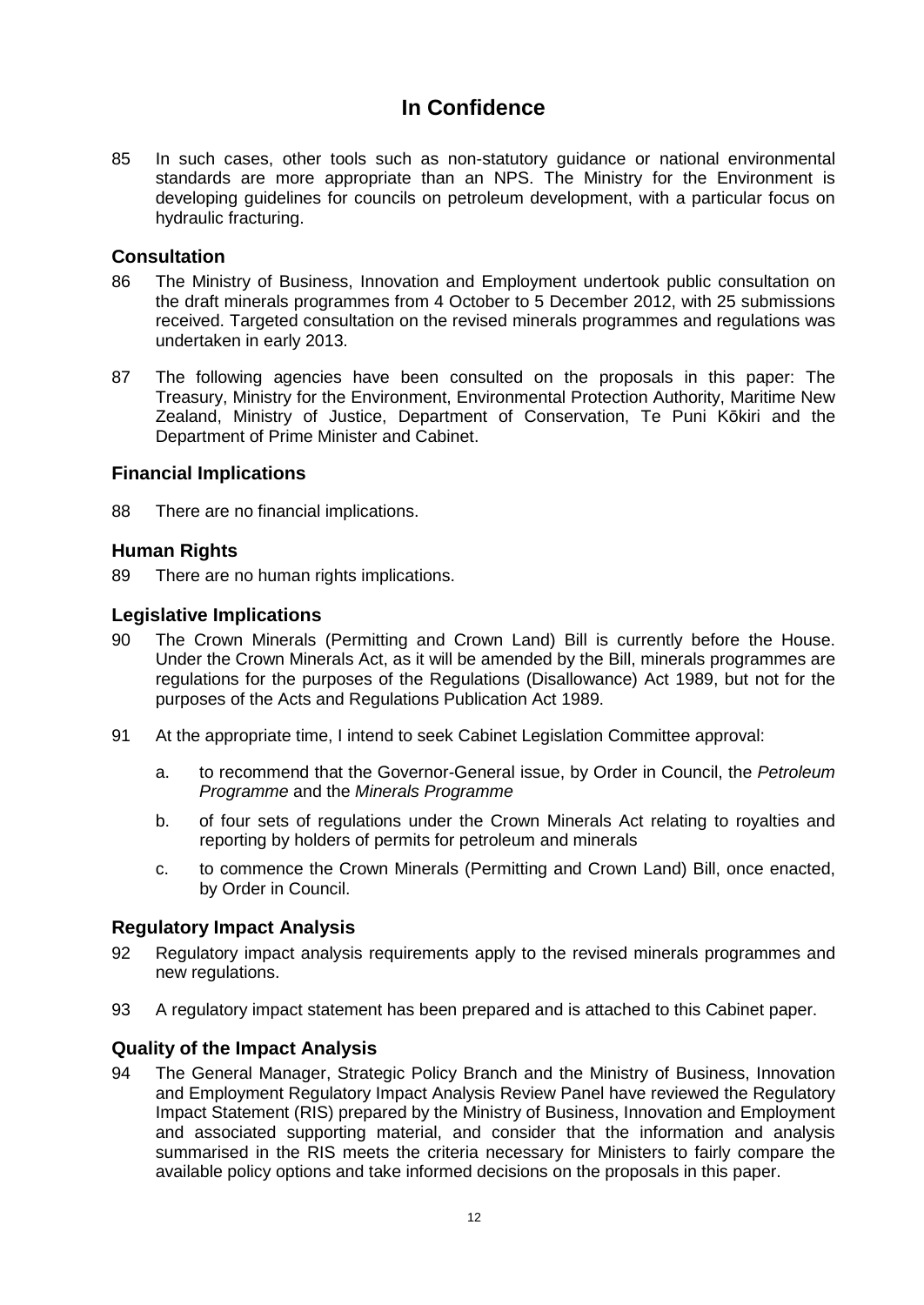### **Consistency with Government Statement on Regulation**

- 95 I have considered the analysis and advice of my officials, as summarised in the attached Regulatory Impact Statement and I am satisfied that, aside from the risks, uncertainties and caveats already noted in this Cabinet paper, the regulatory proposals recommended in this paper:
	- a. are required in the public interest
	- b. will deliver the highest net benefits of the practical options available, and
	- c. are consistent with our commitments in the Government Statement on Regulation.

### **Publicity**

- 96 I propose to release at an appropriate time:
	- a. this paper and associated Cabinet decisions
	- b. submissions received on the draft minerals programmes.
- 97 A work programme to implement the new regime is underway. This includes updates of all documentation associated with the Crown Minerals Act 1991 regime, establishing new business processes and preparation of key messages for permit holders and FAQs.

### **Recommendations**

It is recommended that the Committee:

- 1 **Note** that the Crown Minerals Act 1991 regime is made up of the Crown Minerals Act 1991, regulations and minerals programmes
- 2 **Note** that Cabinet has previously agreed to proposed amendments to the Crown Minerals Act 1991 regime [EGI Min (12) 15/4, CBC Min (12) 6/7] that need to be reflected in revised Crown Minerals regulations and minerals programmes
- 3 **Note** that draft minerals programmes were available for public consultation from 4 October to 5 December 2012
- 4 **Note** that the Ministry of Business, Innovation and Employment undertook targeted consultation on the revised minerals programmes and Crown Minerals regulations in early 2013
- 5 **Note** that the Commerce Select Committee reported back the Crown Minerals (Permitting and Crown Land) Bill to the House on 18 March 2013
- 6 **Note** that the Crown Minerals regulations and minerals programmes have been revised in line with the Crown Minerals (Permitting and Crown Land) Bill as reported back by the Commerce Select Committee
- 7 **Note** that the Crown Minerals regulations and minerals programmes have been revised in line with the objectives of the Crown Minerals review:
	- 7.1 Encourage the development of Crown-owned minerals so that they contribute more to New Zealand's economic development
	- 7.2 Streamline and simplify the regime where appropriate, ensuring it is in line with the regulatory reform agenda, and make it better able to deal with future developments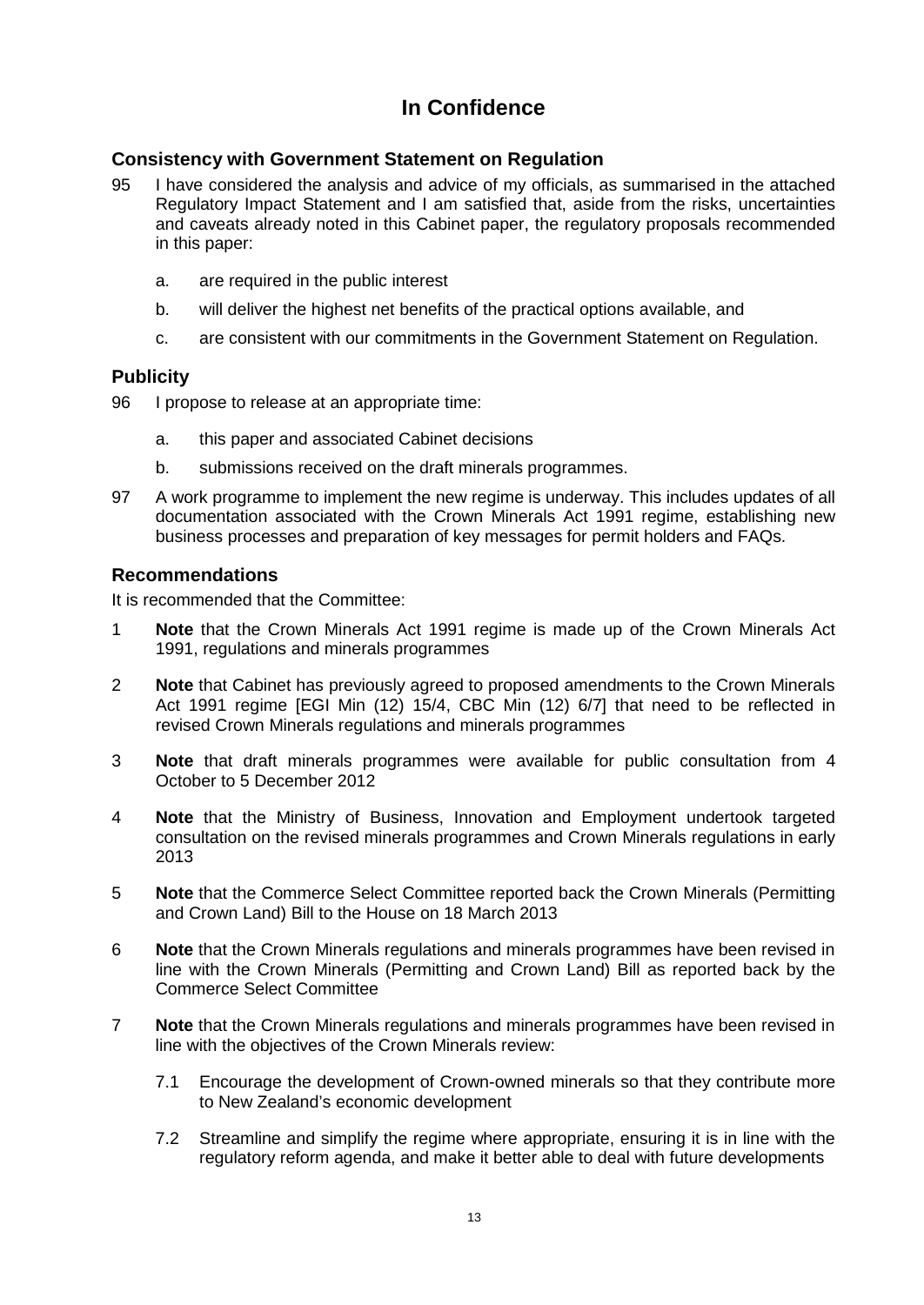7.3 Ensure that better coordination of regulatory agencies can contribute to stringent health, safety and environmental standards in exploration and production activities

#### *Crown Minerals Regulations*

- 8 **Agree** that permit holders be required to supply New Zealand Petroleum & Minerals with more detailed estimates of reserves and resources, including the upside potential of petroleum fields
- 9 **Agree** that royalties are payable on any gas flared outside of an approved testing programme or for safety reasons
- 10 **Note** that on 27 February 2013 the Cabinet Economic Growth and Infrastructure Committee approved new royalty rates for non-petroleum minerals and these will be incorporated in to new regulations
- 11 **Agree** that royalties are payable on any gas flared outside of an approved testing programme or for safety reasons at a rate of the higher of 5% AVR and 20% APR
- 12 **Agree** that Tier 1 permit holders be required to supply New Zealand Petroleum & Minerals with information on mineral reserves and resources to an international benchmark standard
- 13 **Agree** to the amendments to the Regulations set out in Annex 1 of this paper

#### *Minerals programmes*

#### 14 **Approve** the:

- 14.1 *Petroleum Programme*
- 14.2 *Minerals Programme*
- 15 **Authorise** the Minister of Energy and Resources, in consultation with any relevant Minster, to make decisions, consistent with previously agreed policy, on any issues that arise prior to the regulations and minerals programmes being provided to the Cabinet Legislation Committee
- 16 **Note** that the amended Crown Minerals Act 1991 regime should be commenced in late April 2013
- 17 **Note** that the Minister of Energy and Resources intends to release this paper and associated Cabinet decisions, and submissions on the minerals programmes, subject to consideration of any information that would be withheld if the information had been released under the Official Information Act 1982.

Hon Simon Bridges **Minister of Energy and Resources**

\_\_\_\_\_ /\_\_\_\_\_ /\_\_\_\_\_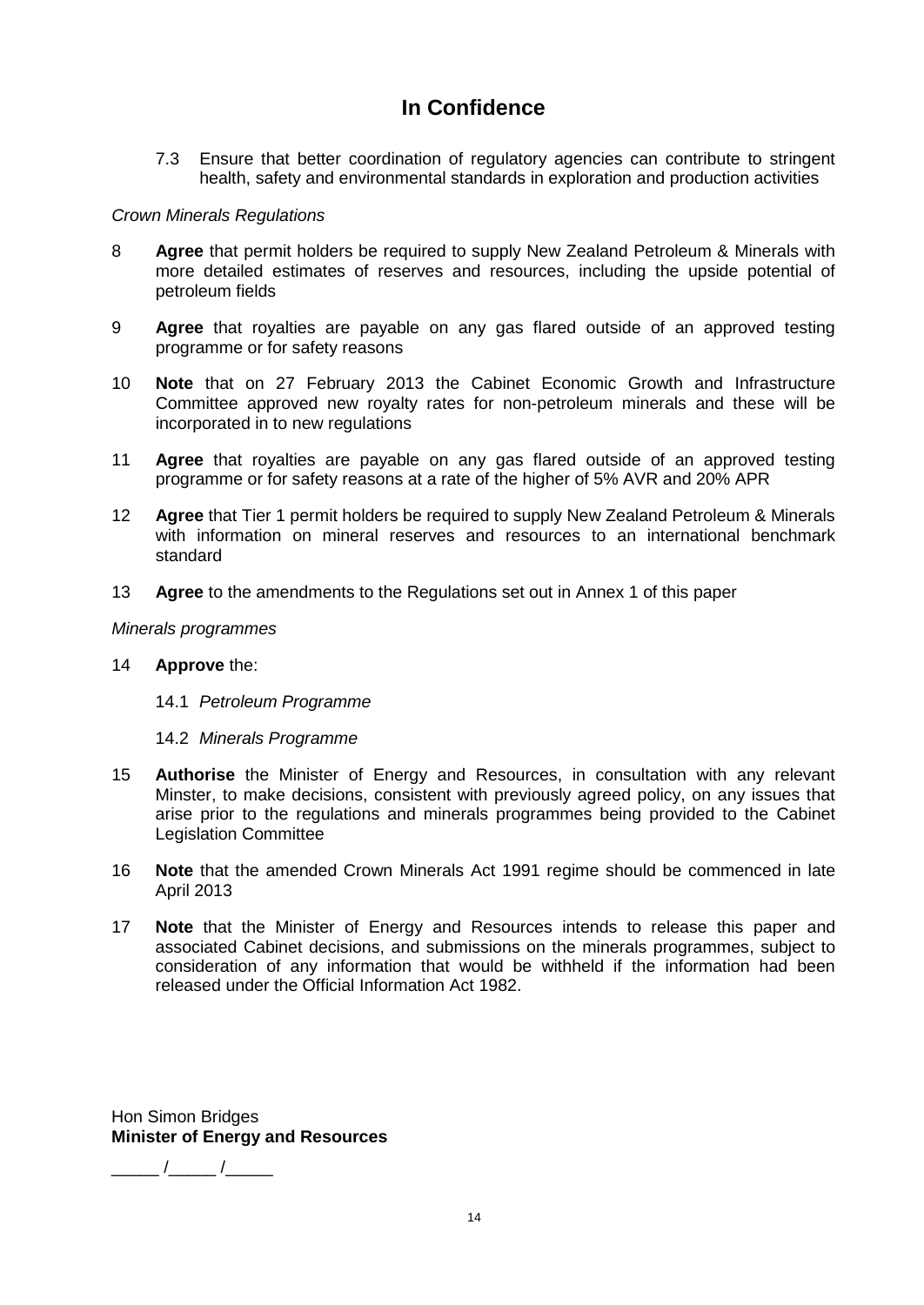# **Annex 1: Changes to Regulations under the Crown Minerals Act**

## **Petroleum data and reporting**

- i. Add new regulations to ensure that the Ministry is notified about relevant activities by permit holders.
- ii. Amend regulations requiring survey and drilling notices to be provided to the Ministry to additionally require proposed names for surveys or wells to be included in the notice.
- iii. Reduce the six-monthly reporting timeframes for petroleum permit holders to annual timeframes and align with royalty reporting dates.
- iv. Amend the expenditure reporting regulation to clarify that annual expenditure totals are required for the items listed in the expenditure report regulation.
- v. Amend the prospecting and exploration regulations to include, for each well, any well stimulation activities carried out and their purpose.
- vi. Amend the supply deadline for a number of reports and records to better reflect the reasonable timeframes required for permit holders to be able to supply certain information to the Ministry.
- vii. Amend the well completion reporting regulation to additionally require permit holders to report on any well stimulation activities that are undertaken down hole.
- viii. Remove the core analysis and microfossil record regulations and include the requirement to supply these records as clauses in the well completion regulation.
- ix. Amend regulation 45 so that the relevant schedule also requires daily drilling reports to include details of any workover activities and well stimulation that have been undertaken in the relevant reporting period.
- x. Adopt a consistent approach to the use of individual regulations and schedules when the next regulations are made.
- xi. Publish annual production data on a well-by-well basis.
- xii. Make survey and well header information publicly available immediately.
- xiii. Clarify that royalties will be payable on flared gas, except where it is approved by the Minister as part of a testing programme.

### **Petroleum reserves**

- xiv. Amend the petroleum regulations to improve the quality of published information on gas reserves as well as that provided by industry to government about the Crown's petroleum resources.
- xv. Require permit holders to provide an annual status report on:
	- Petroleum initially in place, which includes estimates of crude oil in place and natural gas in place
	- petroleum reserves, including remaining petroleum and gas in place and an explanation of the methodology used to calculate the reserves
	- P90, P50 and P10, or proven, and proven plus probable, and proven plus probable plus possible estimates (1P, 2P and 3P estimates) for remaining and ultimately recoverable oil, condensate (C5+), liquefied petroleum gas (propane plus butane) and gas (methane and ethane) (including an explanation of the methodology used to calculate the estimates)
	- C50 estimates (2C estimates) for contingent resources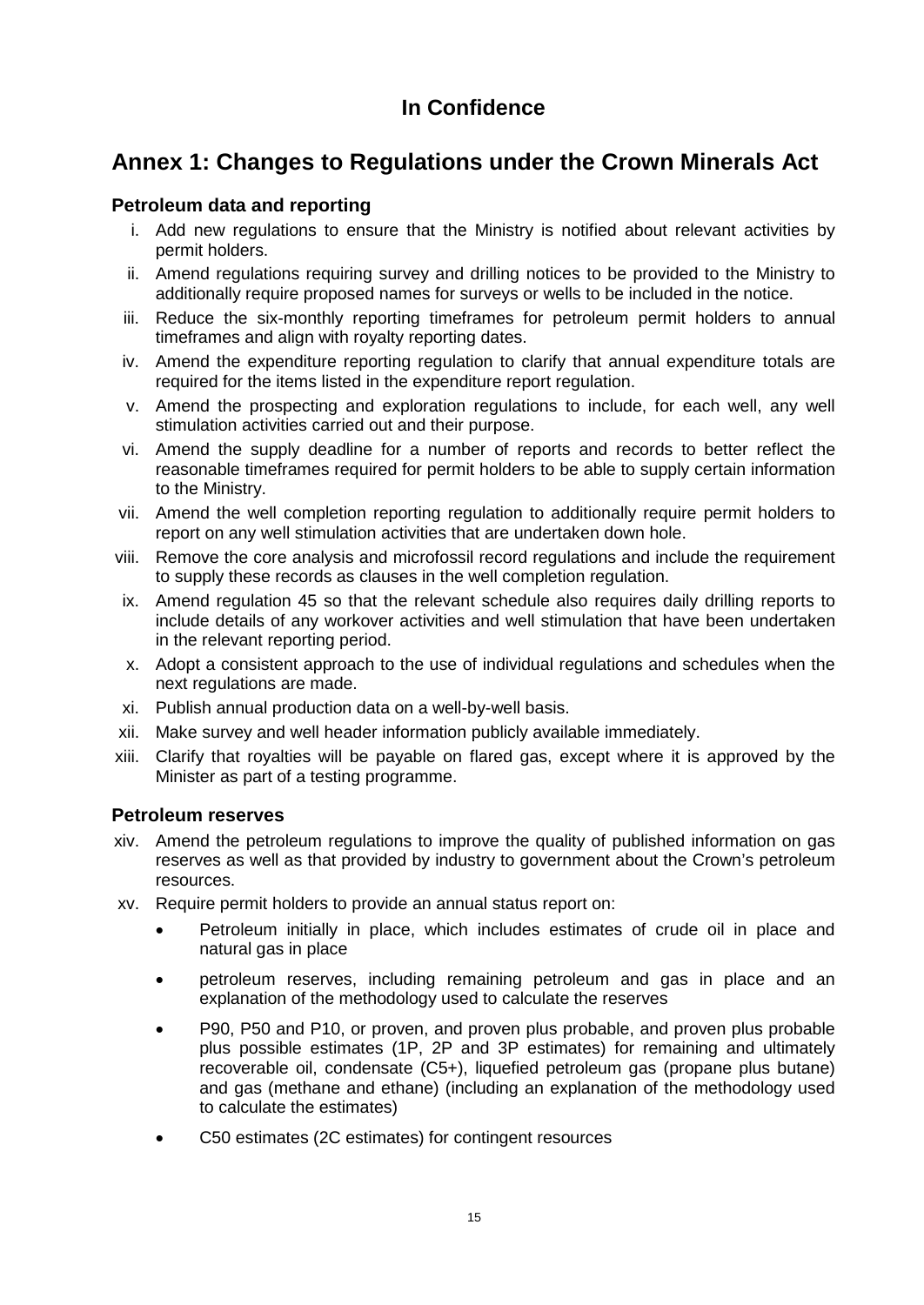- a full explanation of why contingent resources are classified as contingent (including a description of development and cost thresholds)
- a copy of any report or any field study undertaken that results in a revised estimate of recoverable or in-place petroleum
- minimum, average and maximum daily and hourly system deliverability for gas using the installed infrastructure
- xvi. Allow the Ministry to publish:
	- Petroleum initially in place
	- petroleum production and field reserves, including estimates of P90, P50 and P10 remaining reserves and ultimately recoverable reserves
	- contingent resources by basin
	- compositional data (gas (methane and ethane), liquefied petroleum gas (propane and butane), condensate (C5+) and crude oil) for reserves by field and contingent resources by basin
	- minimum, average and maximum daily and hourly system deliverability for gas by field using the installed infrastructure
	- petroleum production profiles in relation to mining permits and existing privileges
	- resource estimates from discoveries or appraisals under any exploration permit, mining permit, or existing privilege
- xvii. require that information provided to the permit holders would be provided in a standardised template to be developed by the Ministry
- xviii. require that permit holders provide further explanation and supporting material, including geophysical, geological and commercial data, when reasonably requested by the Ministry
- xix. require permit holders to report reserves and resources information according to the Petroleum Resources Management System
- xx. provide for periodic independent third-party audits for fields with significant reserves or significant variability in reported reserves
- xxi. allow the Ministry to determine which reserves and contingent resource figures are published should an independent third party audit reveal a material difference between the independent auditor and the field's rights holder
- xxii. increase maximum penalties for non-compliance
- xxiii. require company directors to certify that reserve information supplied is in accordance with the regulations.

## **Mineral data and reporting**

- i. Move annual activity and expenditure reporting to a calendar year basis from a permit year basis
- ii. Enhance requirements for reserve and resource reporting, and increase penalties for noncompliance.
- iii. Streamline the annual exploration summary reporting requirements.
- iv. Extend regulation 33(1) to require a permit holder to supply all reports and records created in the past year about any prospecting and exploration activity undertaken in relation to their respective permits.
- v. Amend regulation part 8 of Schedule 4 to improve the annual reporting requirements for mining activities (more detail about proposed changes provided in this section).